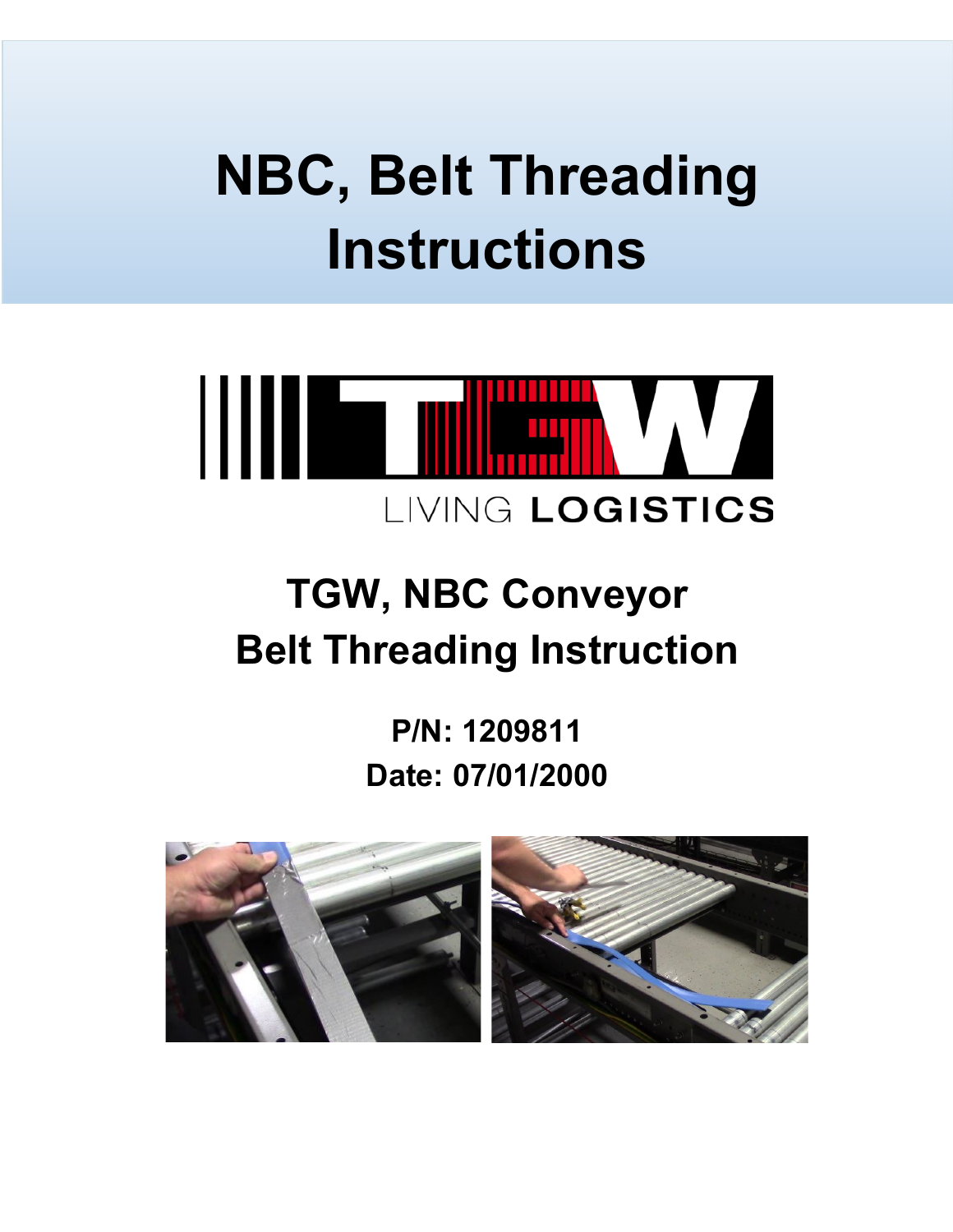

## INTRODUCTION

#### PURPOSE

This manual contains the instructions to properly thread the NBC belt, use with TGW NBC flat belt conveyor. These instructions use the TGW Nitta belt and direct the user to the link for TGW Nitta belt welding instruction. TGW recommends reviewing the links included in this manual for more details to belt operation and NBC applications or repairs.

#### **SCOPE**

The purpose is to apply proper belt threading and location of belt in TGW NBC conveyor. To accomplish this, these instructions must be followed closely.

For more TGW conveyor information:

Visit [www.tgw-conveyor.com](http://www.tgw-conveyor.com/) for more maintenance videos and TGW IOM manuals.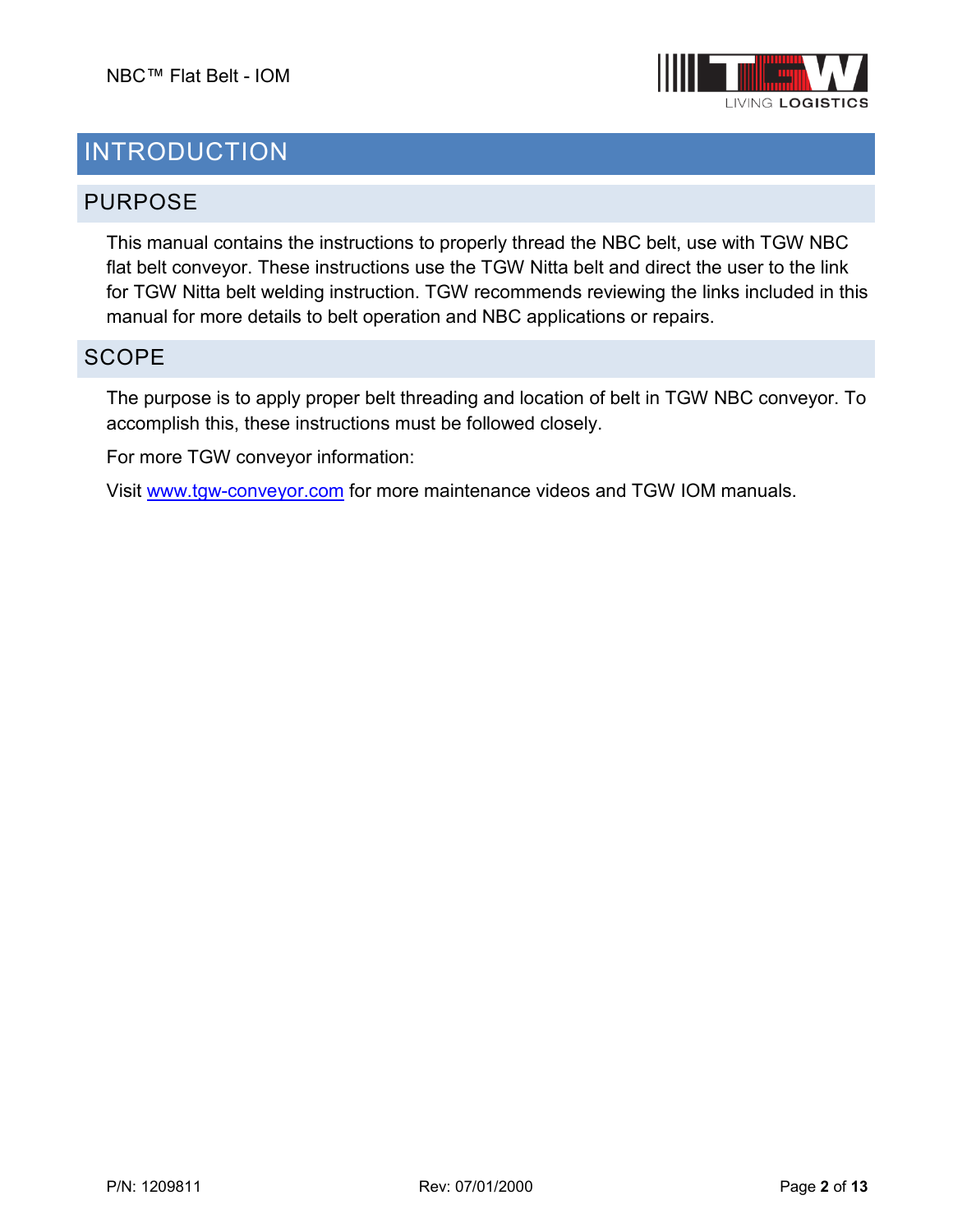

## TGW SAFETY INFORMATION

#### WARNINGS AND SAFETY INSTRUCTIONS

Failure to follow the instructions and cautions throughout this manual and warning labels on the conveyor may result in injury to personnel or damage to the equipment.

Your TGW Systems conveyor is powered by a motor and can be stopped only by turning off electrical power to the motor. As with all powered machinery, the driverelated components – including sprockets, chains, shafts, universal joints, and pneumatic devices – can be dangerous. We have installed or provided guards to prevent accidental contact with these parts, along with warning labels to identify the hazards.

Special attention must be paid to the following areas of this manual:

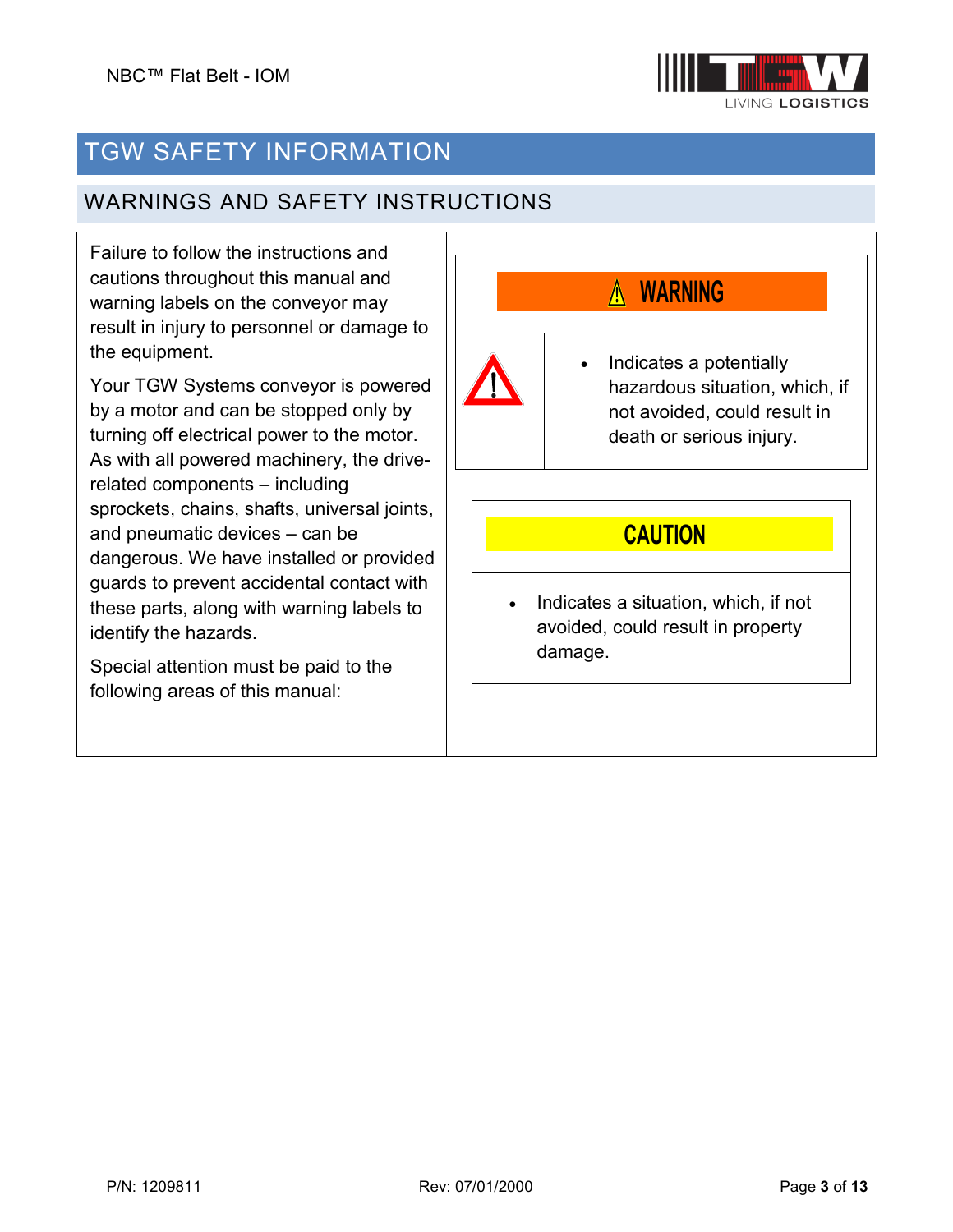

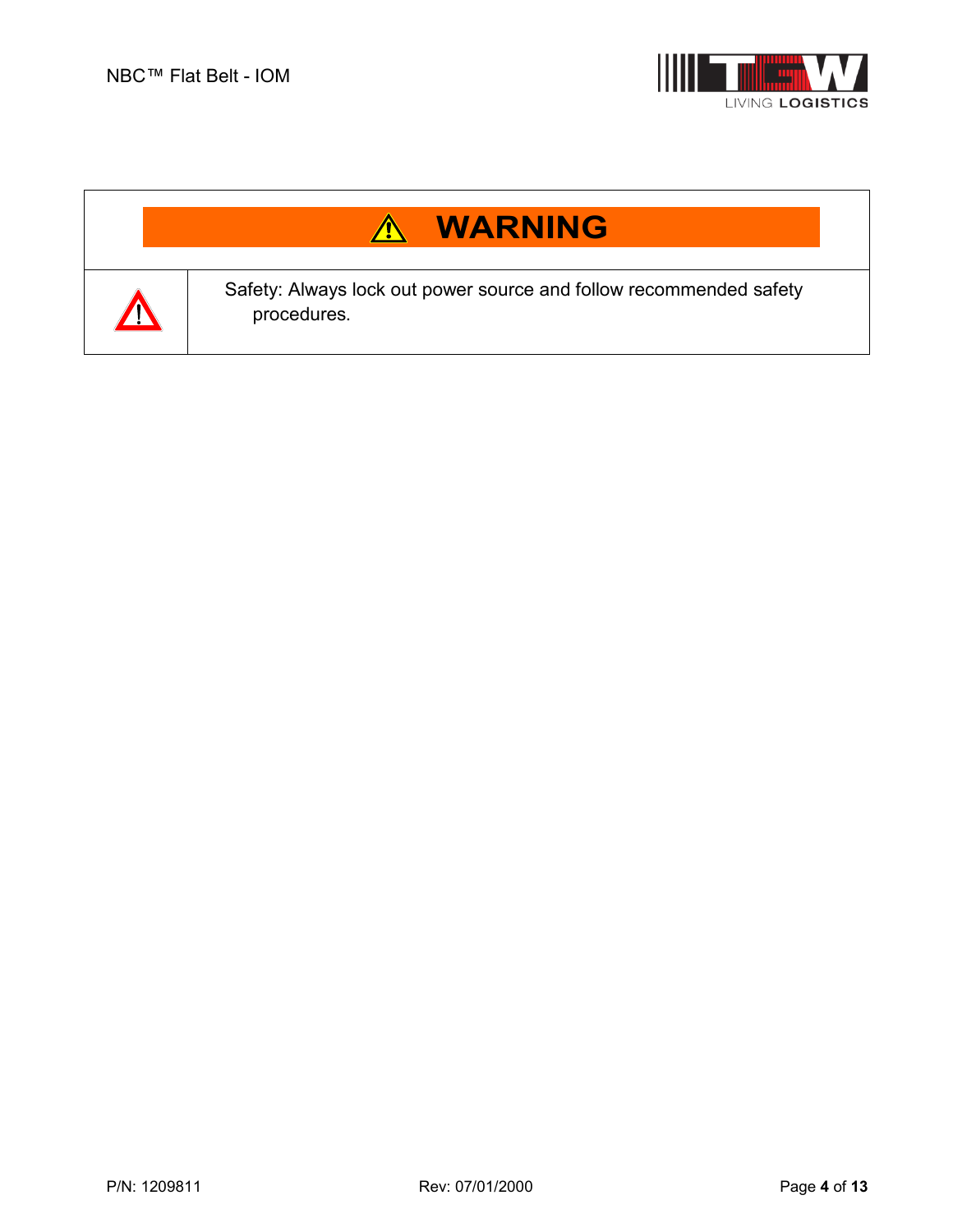

#### TGW SAFETY RECOMMENDATION

TGW agrees to the following safety instruction or guidelines listed within this manual. This is not to conflict with your state legal requirements.

TGW Recommends for maintenance or repair purposes, to incorporate a lock out or tag procedure. To ensure all starting devices, prime movers, or powered accessories are off before attempting to maintenance or repair.

The procedures below are designed to protect everyone involved with the conveyor against an unexpected restart. To include understanding of potential hazard of stored energy, which can exist after the power source is locked out.

**For additional information, refer to the latest issue of ANSI Z244.1, American National Standard for Personnel Protection − Lockout/Tagout of Energy Sources− Minimum Safety Requirements.** <http://www.ansi.org/>

#### **OSHA 29CRF Part 1910.147** *"Control of Hazardous Energy Sources*

*(Lockout/Tagout)",* which includes requirements for release of stored energy and OSHA Safety and Health Regulations for Construction 1926.555 Conveyors<https://www.osha.gov/>

| <b>WARNING</b>                                                                                                                                                                                                                                                                                                                                                                                                                                                                                                                                                                               |
|----------------------------------------------------------------------------------------------------------------------------------------------------------------------------------------------------------------------------------------------------------------------------------------------------------------------------------------------------------------------------------------------------------------------------------------------------------------------------------------------------------------------------------------------------------------------------------------------|
| Pay attention to the safety instructions!<br>Prior to working at or in the immediate vicinity of the system<br>it is recommended that you make yourself familiar with the<br>safety instructions included in the present document!<br>• TGW recommends reading all manuals supplied by TGW<br>or Nitta Corporation. https://www.nitta.com/<br>• TGW recommends only trained and maintenance personal<br>for conveyor repairs.<br>Do not use tools or equipment stated in this manual for<br>other application.<br>Do not dismantle or remodel equipment or tools under any<br>circumstances. |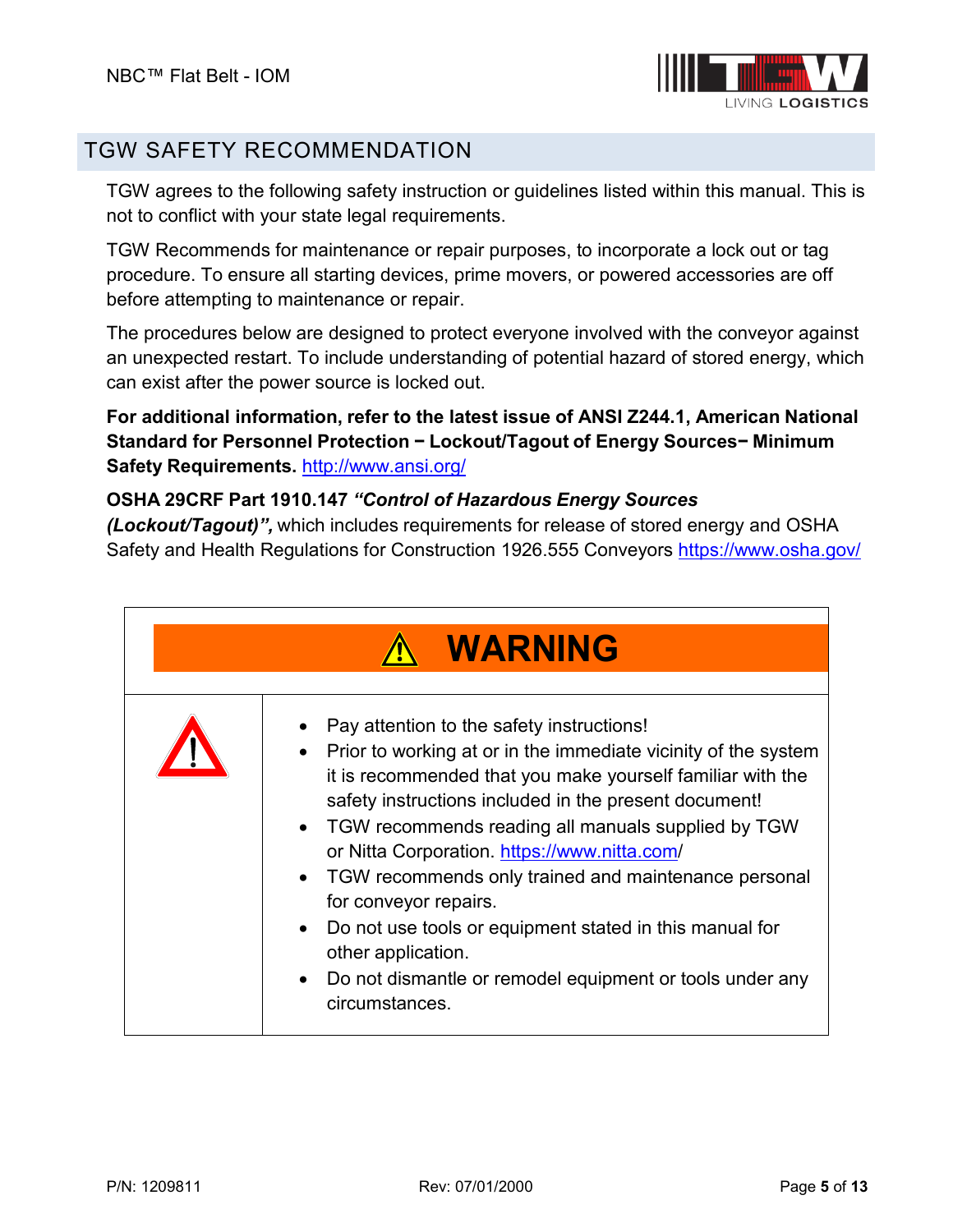

## NBC THREADING THE BELT

#### THREADING BELT IN NBC ACCUMULATION CONVEYOR

#### **Step 1**

The most important item in threading NBC belts is to **turn the system air ON with NO POWER to the logic modules**. This will depress the pressure pans and open up a belt path. Without air, all the rollers are engaged as NBC is a spring-to-drive system and it will be extremely difficult to thread the belt.

**NOTE – Use the slide switch located at the take-up cylinder base to turn the air takeup OFF.**



## **Step 2**

Disconnect the power to ALL the logic modules (switch off SICK conveyor mounted power supplies). All logic modules lights should be OFF. This will depress the springs in the pressure plan creating a belt path.

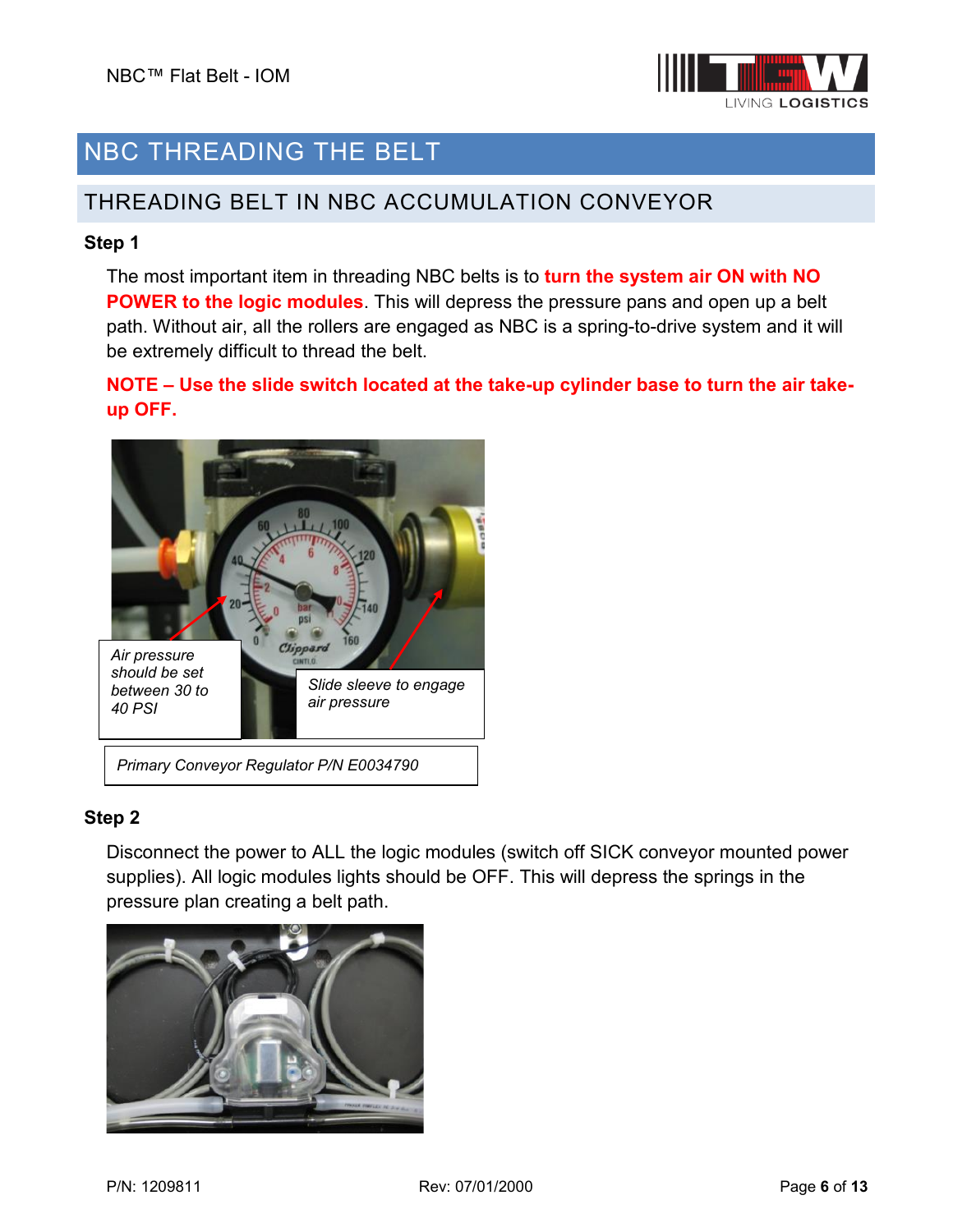

#### **Step 3**

Remove bottom guard on drive to have access for belt threading (150-AT manual drive guard shown – the 500 lb.-AT bottom guard is a flat plate).



#### **Step 4**

Uncoil the new belt. With the air pressure **ON** the logic, and the logic module power **OFF**, attach a sheet metal splint or the belt threading tool (attached to each drive from factory P/N 1118104) with tape to the end of the belt. This will enhance the ability to thread the belt under the rollers without the ends curling.



#### **NOTE:**

Keep tape smooth and do not apply too much tape, as it will make it difficult to push the belt through the guide rollers.

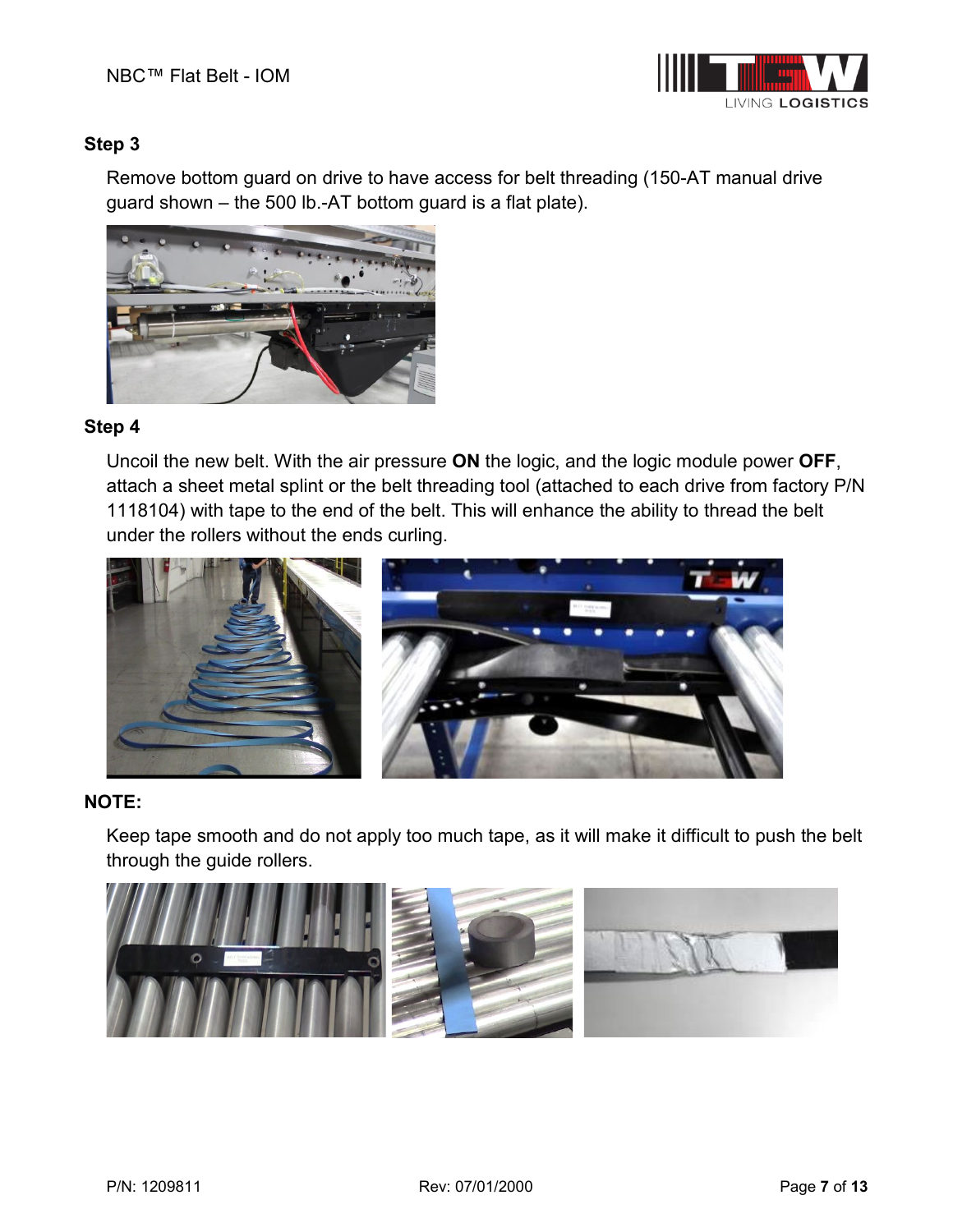## **MHS** CONVEYOR

#### **NOTE:**

#### **a) If replacing an existing belt.**

If replacing a belt determine if the old belt can be pulled through the conveyor. If yes the threading tool will not be needed. Make sure belt path is free from debri.

Duct tape the top and bottom of the old belt end to the new Nitta belt end (thick polyurethane side up) making sure to keep both belts flat and straight, **do not overlap the belts**.

Pull the new Nitta belt through the conveyor. Make sure the Nitta belt is **routed correctly** over all the return pulleys underneath the conveyor (**Always** reference the belt path label on the side of the drive and pull the belt through.). Remove the Duct tape.

Before cutting the belt to length, make sure there is 18" overlap for NBC 150-AT and for NBC 500-AT 36" overlap. The overlap is to compensate for belt loss in the finger splice process. Both belt ends must be cut straight.





Tape ends of belts.  $||$  Pull Nitta belt through NBC  $||$  Overlap belt ends. conveyor.



#### **b) Nittta belt welding instruction**

TGW Nitta Belt Weld Instruction Manual #1120515 –

<https://www.tgw-conveyor.com/support/iom-manuals/nbc-manual>

TGW Nitta Belt Weld Instruction Maintenance Video –

<https://www.tgw-conveyor.com/media-center/maintenance-videos/82-belt-driven-live-roller>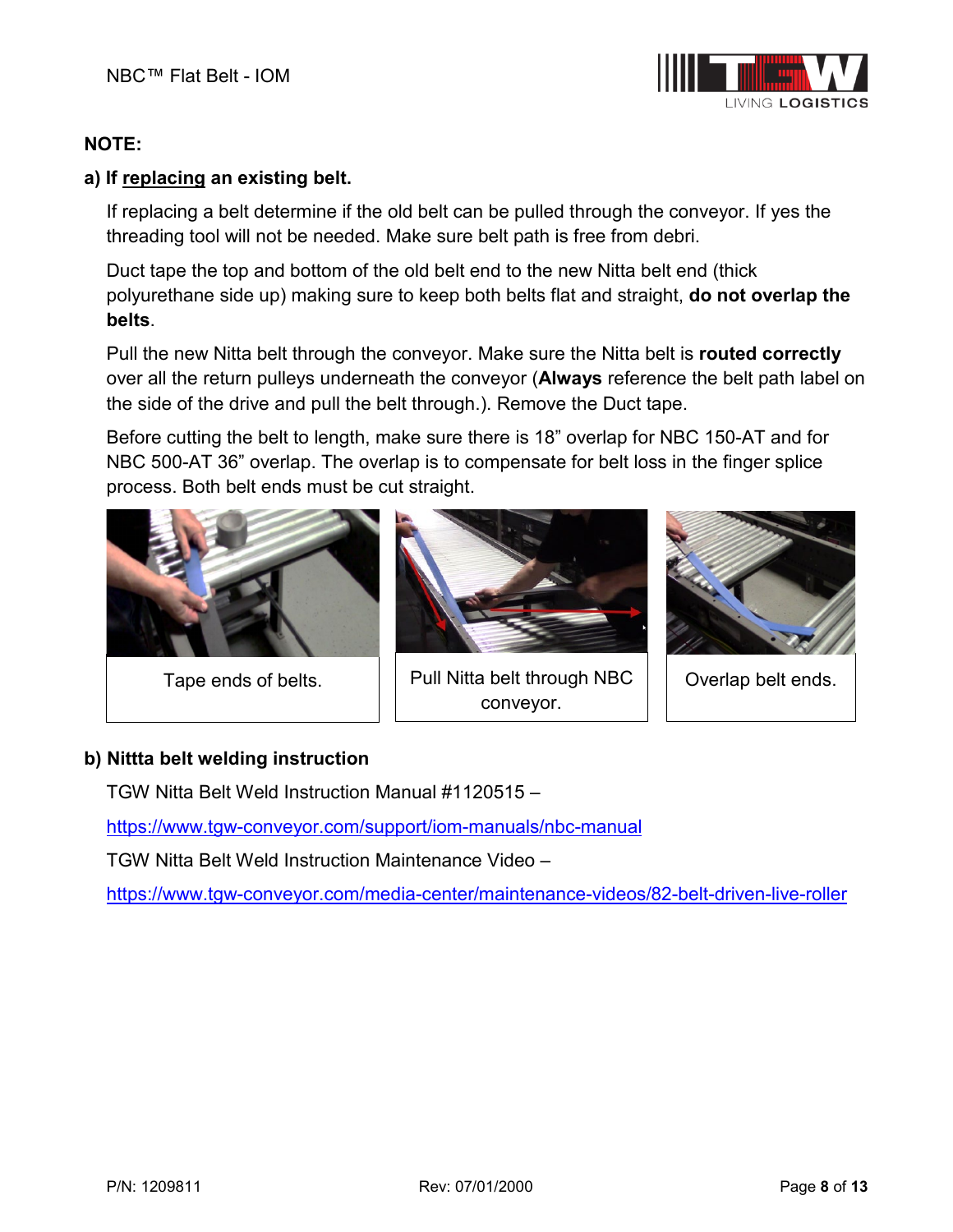

#### **Step 5**

Remove rollers at each end and insert the splint with belt attached. Push belt into conveyor. It will be necessary to remove sections of rollers every 30' or 40' to help pull / push the belt through.



#### **Step 6**

Remove bottom guard for end pulley.

Push belt down between the stationary spacer and 6" dia. end pulley, and up and over the 6" flanged snubber pulley.

Make sure belt passes between ball bearing belt guides and end pulley.



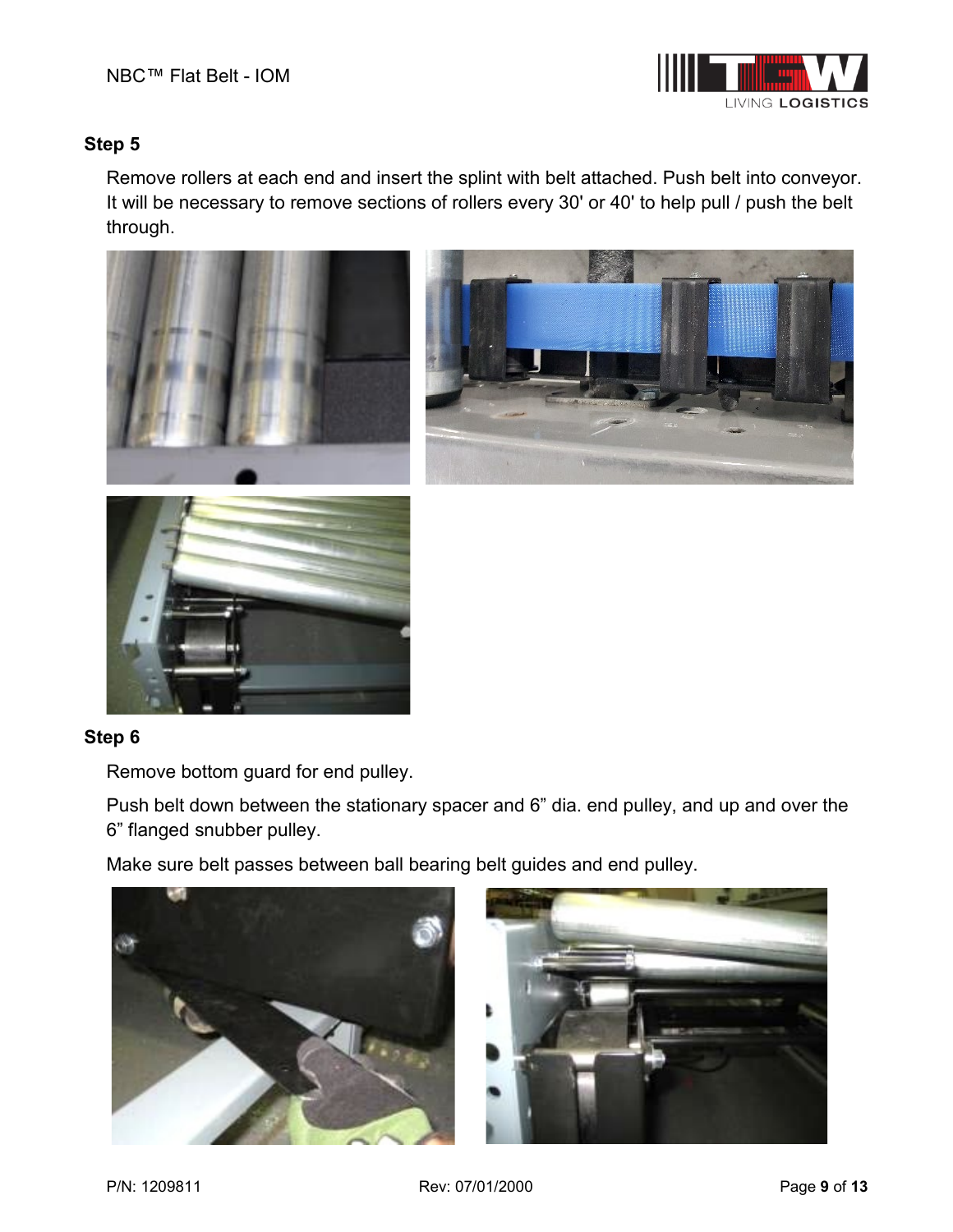

#### **Step 7**

Pull belt through the bottom side of the conveyor. The belt must be on TOP of the return belt idlers. Wrap the belt end around the drive take-up pulley (150lb manual drive). Wrap the belt end around the drive idler pulley before the air take-up pulley in AT drives.



#### **Step 8**

**Always** reference the belt path label on the side of the drive and pull the belt through.



## **CAUTION**

• Never field splice the blue urethane belt (TGW P/N 1205548) with mechanical lacing, as the belt fabric is not designed to hold lacing.

Form more NBC applications TGW recommends the following IOM's at [https://www.tgw](https://www.tgw-conveyor.com/technologies/belt-driven-roller-conveyor/nbc-manual)[conveyor.com/technologies/belt-driven-roller-conveyor/nbc-manual](https://www.tgw-conveyor.com/technologies/belt-driven-roller-conveyor/nbc-manual)

TGW Also recommends NBC maintenance videos for tracking the NBC belt and NBC belt alignment at [https://www.tgw-conveyor.com/media-center/maintenance-videos/82-belt](https://www.tgw-conveyor.com/media-center/maintenance-videos/82-belt-driven-live-roller)[driven-live-roller](https://www.tgw-conveyor.com/media-center/maintenance-videos/82-belt-driven-live-roller)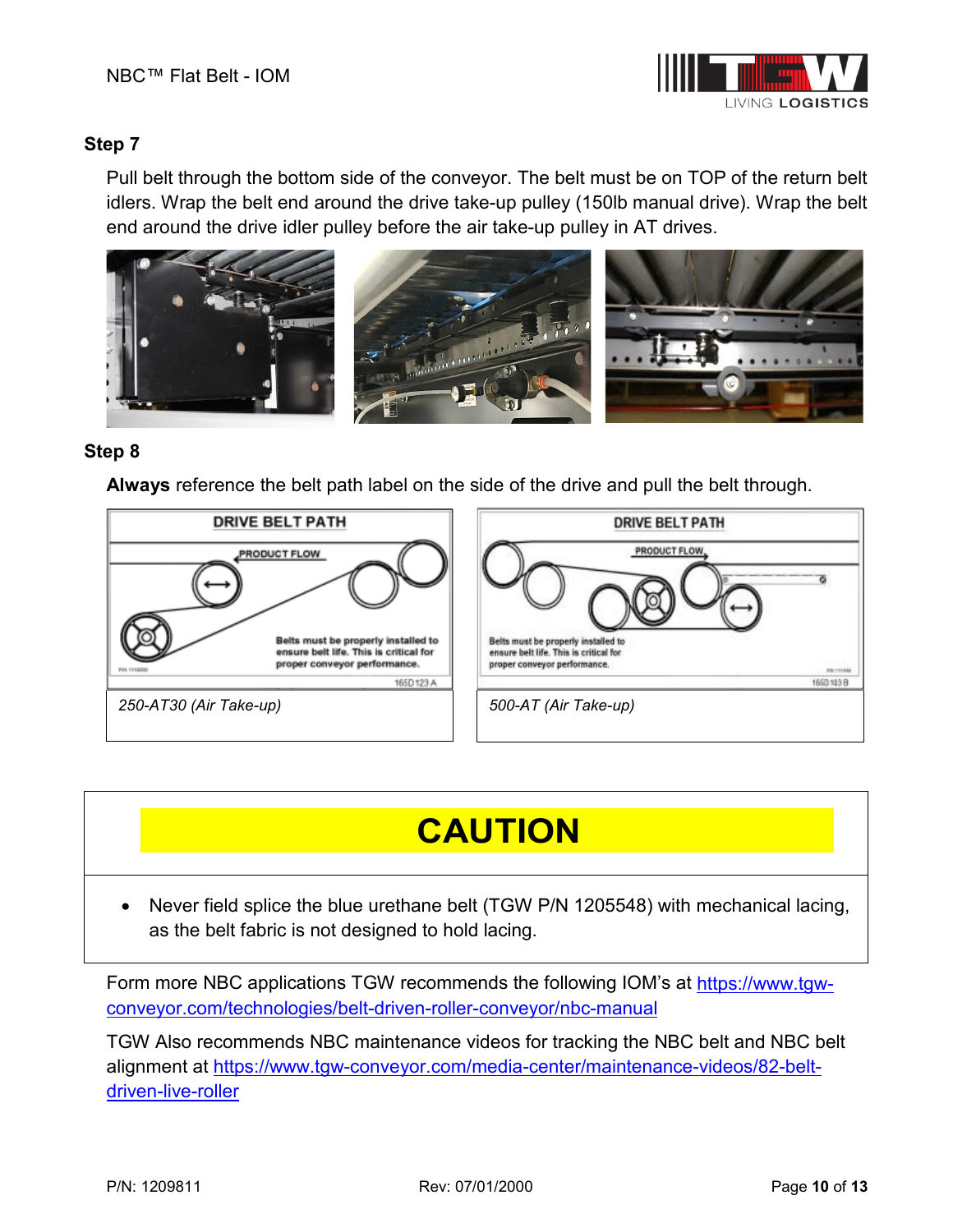

### THREADING BELT IN NBC TRANSPORTATION CONVEYOR

#### **Step 1**

NBC transportation conveyor is spring to drive with no air. To open a belt path, two Cams under each pressure pan must be rotated to the high side of the Cam.



#### **Step 2**

Thread the belt as shown in steps 3 through 8 of the NBC accumulation conveyor.

#### **Step 3**

Rotate each Cam back to the low side of the Cam re-engaging the spring.



*Rotate back to low side of Cam*

Form more NBC applications TGW recommends the following IOM's at [https://www.tgw](https://www.tgw-conveyor.com/technologies/belt-driven-roller-conveyor/nbc-manual)[conveyor.com/technologies/belt-driven-roller-conveyor/nbc-manual](https://www.tgw-conveyor.com/technologies/belt-driven-roller-conveyor/nbc-manual)

TGW Also recommends NBC maintenance videos for tracking the NBC belt and NBC belt alignment at [https://www.tgw-conveyor.com/media-center/maintenance-videos/82-belt](https://www.tgw-conveyor.com/media-center/maintenance-videos/82-belt-driven-live-roller)[driven-live-roller](https://www.tgw-conveyor.com/media-center/maintenance-videos/82-belt-driven-live-roller)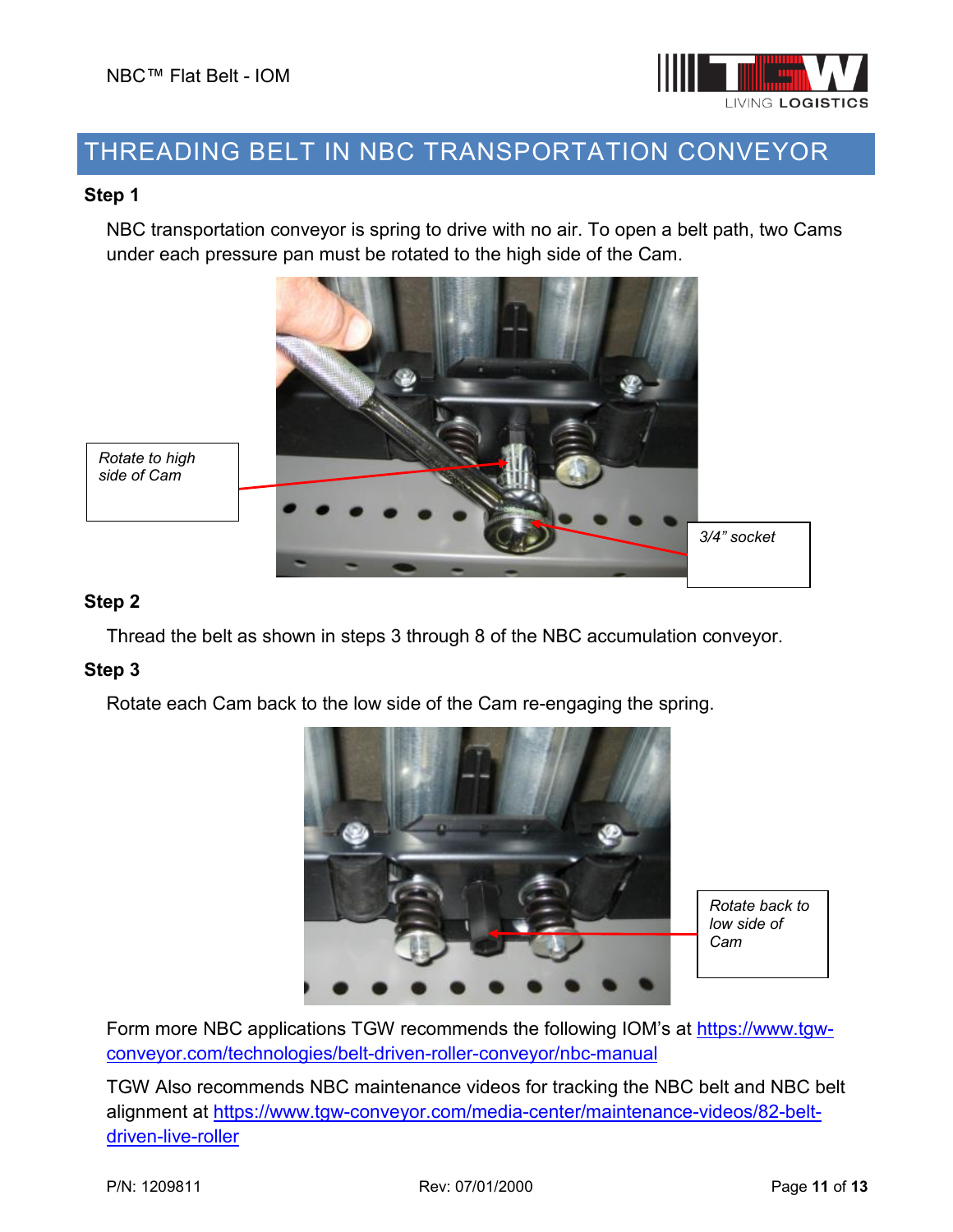

## GENERAL INFORMATION

#### **Website Link:**

[www.tgw-conveyor.com](http://www.tgw-conveyor.com/)